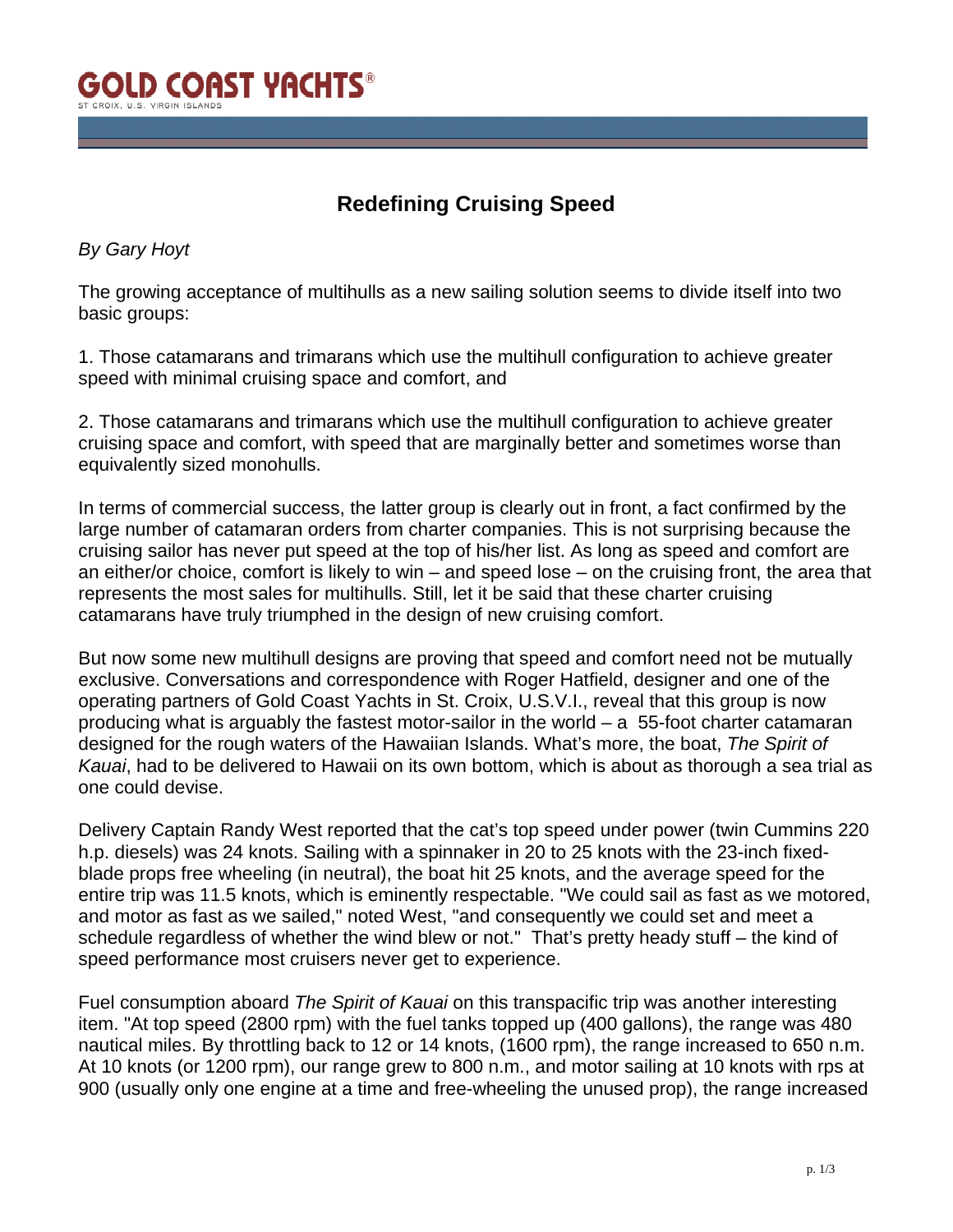## **GOLD COAST YACHTS®** T CROIX II S VIRGIN ISLAND

to 1000 n.m." Those are very impressive numbers. By the way, I am glad to see West confirm what I have always suspected – that freewheeling props are faster than fixed props.

But there's more. This catamaran is designed to be a day charter, USCG approved and licensed to carry 49 passengers. With a full load of 49 people aboard, the boat cruises comfortably at 20 knots. "On a typical windy Hawaiian day we could sail most of the trip at 15 to 18 knots," the new skipper reports. "The boat has plenty of power for running the entrances to the harbors of Kauai, which can get quite tricky with huge waves during the summer. We can place the boat between swells and exit or enter the inlets quite comfortably."

Being driven by the practicalities of commercial charter needs, Hatfield's designs have steadily evolved to be both easy to build and easy to operate. Gold Coast employs composite construction – hulls are cedar-strip–planked and sandwiched between unidirectional glass and West System epoxy – built over frames, while masts are laid up in two half molds. Along the way, Hatfield has solved some of the old catamaran bugaboos about maneuverability, and severe speed decrease when heavily loaded. It used to be that catamarans were hard to dock and reluctant to tack. No more. These Gold Coast charter cats tack from one reach to another, and an engine in each hull allows them to spin in place under power.

Better use of the new foils, in the air and in the water, seems to be one key to the new ability of these catamarans to combine speed and maneuverability with load-carrying capacity. The rotating wing mast unleashes the full power of the main and gives efficient drive even at very low wind speeds simply because it doesn't destroy air flow right at the leading edge. This is a lesson that so-called high-tech monohulls have been slow to learn, and it's one of the things that keep them slow. In the water, Hatfield uses "fat foils" for rudders and dagger boards. Fat foils are not the optimum shape for top speed, but they resist stalling and thus stay operative at the sharp rudder angles needed to steer two narrow hulls around. The point is that charter boats can not sacrifice maneuverability for speed – but through experimentation they've found ways to get both.

So let's reassess. Can you think of any lead-based monohull of 55 feet (or 85 feet) that can sail and power 24 knots? Can you think of any 55-foot monohull that can comfortably carry 49 passengers, run big wave inlets, anchor close to the beach, and never heel enough to unnerve the passengers or slow down the boat? The fact is that modern multihulls have staked out irrefutable performance superiority claims on every front except that of common acceptance, and easy docking at marinas. The latter will be solved by new or restructured marinas – the former is a mind-set that defies logical analysis. Ever since the New York YC banned the Herreshoff catamaran Amaryllis back in 1876 for having the presumption to beat the pants off all the monohulls, multihulls have had to survive in virtual exile. That's 118 years in the doghouse for the high crime of sailing faster. It's time we let the blinders fall from our eyes and give the multihulls the full respectability that has been so long, and so unreasonably withheld.